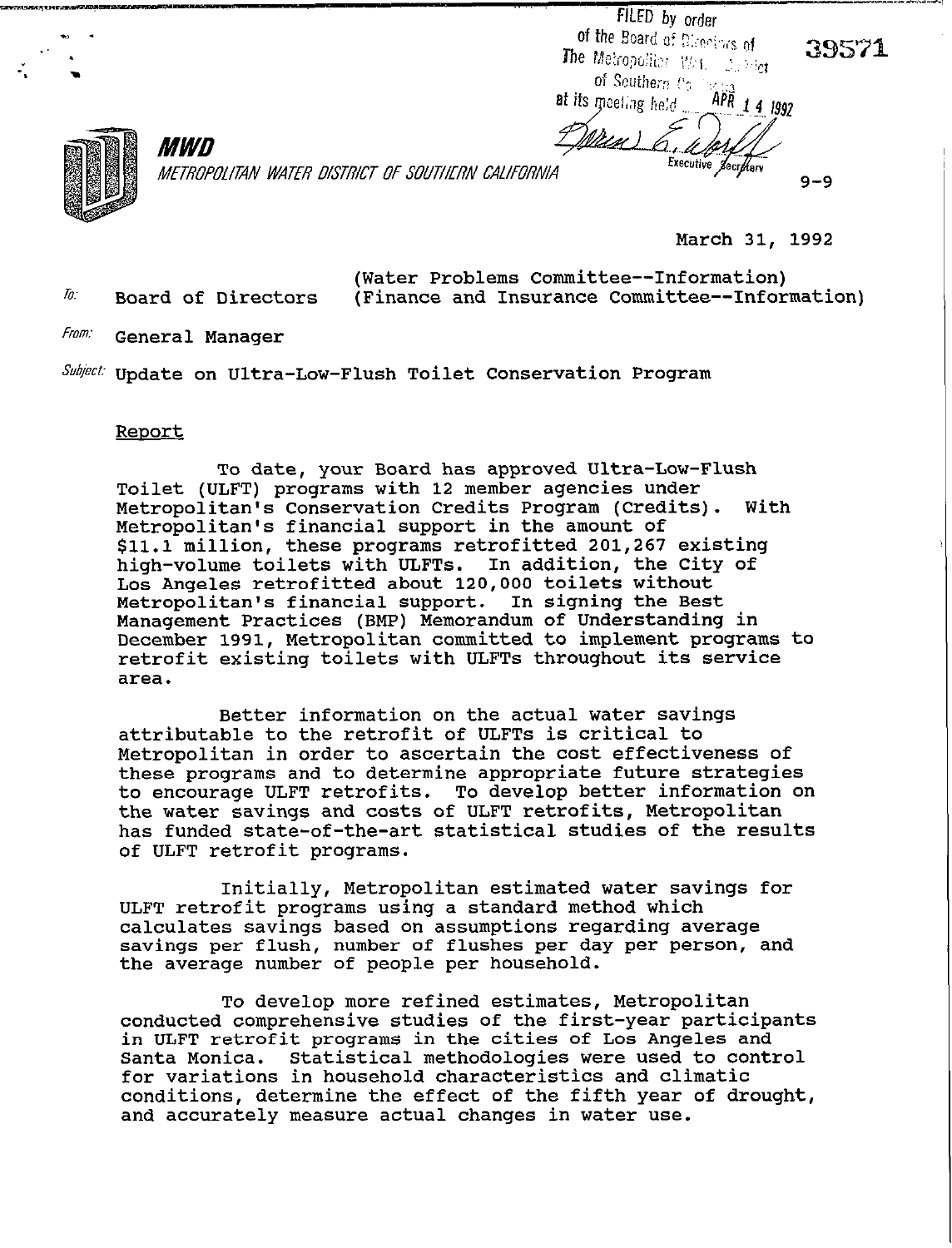Board of Directors -2- March 31, 1992

 $\blacksquare$ 

. h '. .\*

--\_.C.\_- - . ., ;. ,, .~. 1, ., . .

-- \_...- ~-. -\_

The results of the studies estimate actual water savings from the retrofit of toilets alone to be as follows:

## Water Savings in Gallons per Household per Day

|               | Los Angeles | Santa Monica |
|---------------|-------------|--------------|
| Single Family | 35.7        | 34.4         |
| Multi-family  | 35.0        | 26.6         |

The earlier method indicated estimated savings to be at about 48 gallons per household per day. The empirical studies indicate that actual measured water savings is on average about 25 - 30 percent less than originally estimated.

While estimated level of savings based on these more precise analytical methodologies is less than previous estimates, the actual, verifiable water savings attributable to ULFT retrofit programs still is significant and the programs appear to be cost effective. Based on current total program costs with \$100 rebates to customers, the estimated regional cost for ULFT retrofit programs is about \$450 per acre-foot of water saved.

These studies of ULFT performance provide strong statistical evidence that program results depend upon climate and demographic characteristics in the area implementing the program. In particular, the presence of rationing programs appears to significantly influence water savings results. Based on available evidence, it appears that households which installed ULFTs adjusted other water uses under rationing. For example, retrofitted single-family households, when compared to non-retrofitted households, appeared to use more water outdoors to reduce the lifestyle impacts of rationing. In cooperation with the California Urban Water Conservation Council, staff intends to continue studies of this important conservation BMP.

In the near-term, it is anticipated that Metropolitan will continue to co-fund ULFT retrofit projects with its member agencies through a modified program that provides for an equitable distribution of available funds among its member agencies.